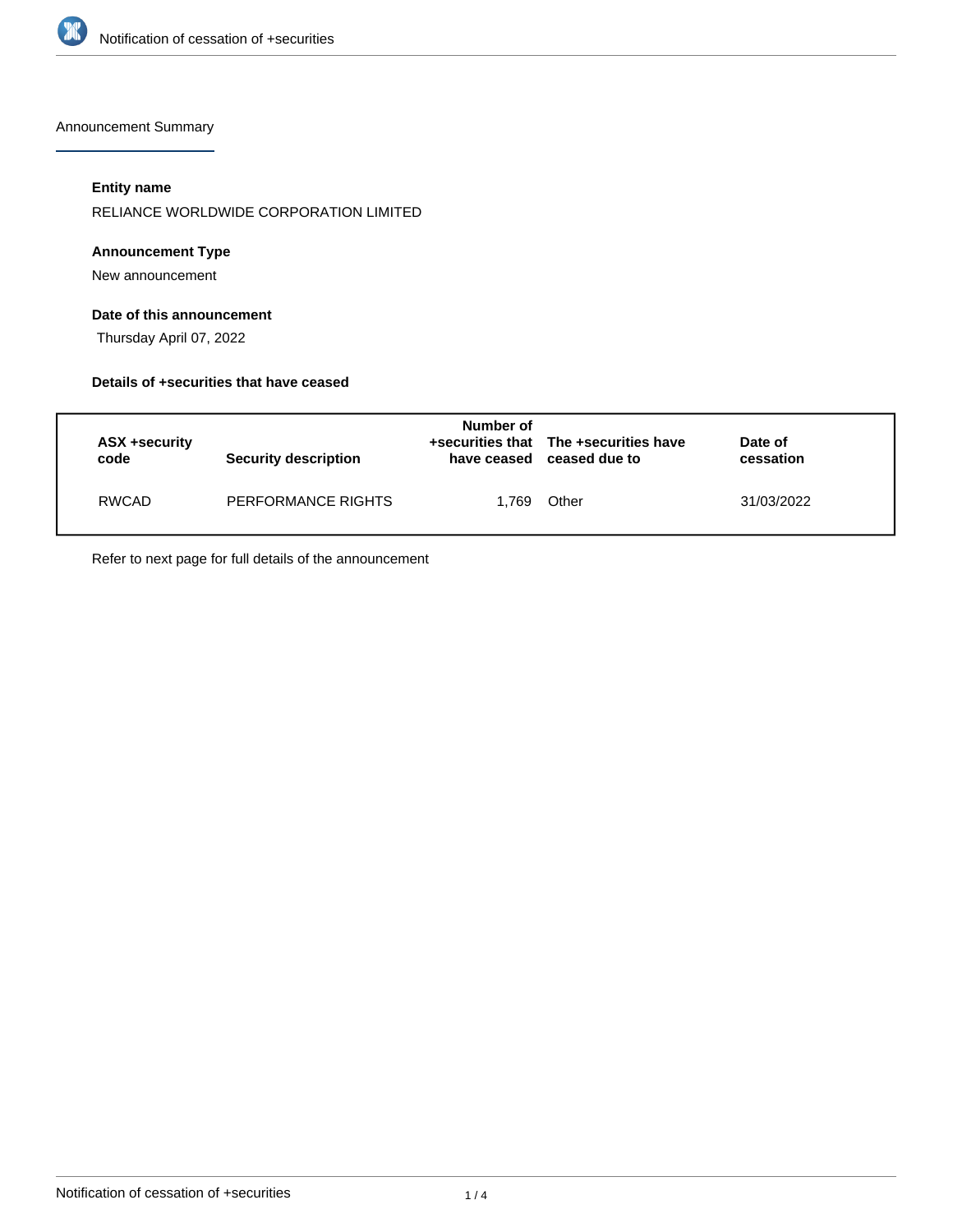

## Part 1 - Announcement Details

## **1.1 Name of +Entity**

RELIANCE WORLDWIDE CORPORATION LIMITED

We (the entity named above) provide the following information about our issued capital.

**1.2 Registered Number Type** ACN

**Registration Number** 610855877

**1.3 ASX issuer code** RWC

**1.4 The announcement is** New announcement

## **1.5 Date of this announcement**

7/4/2022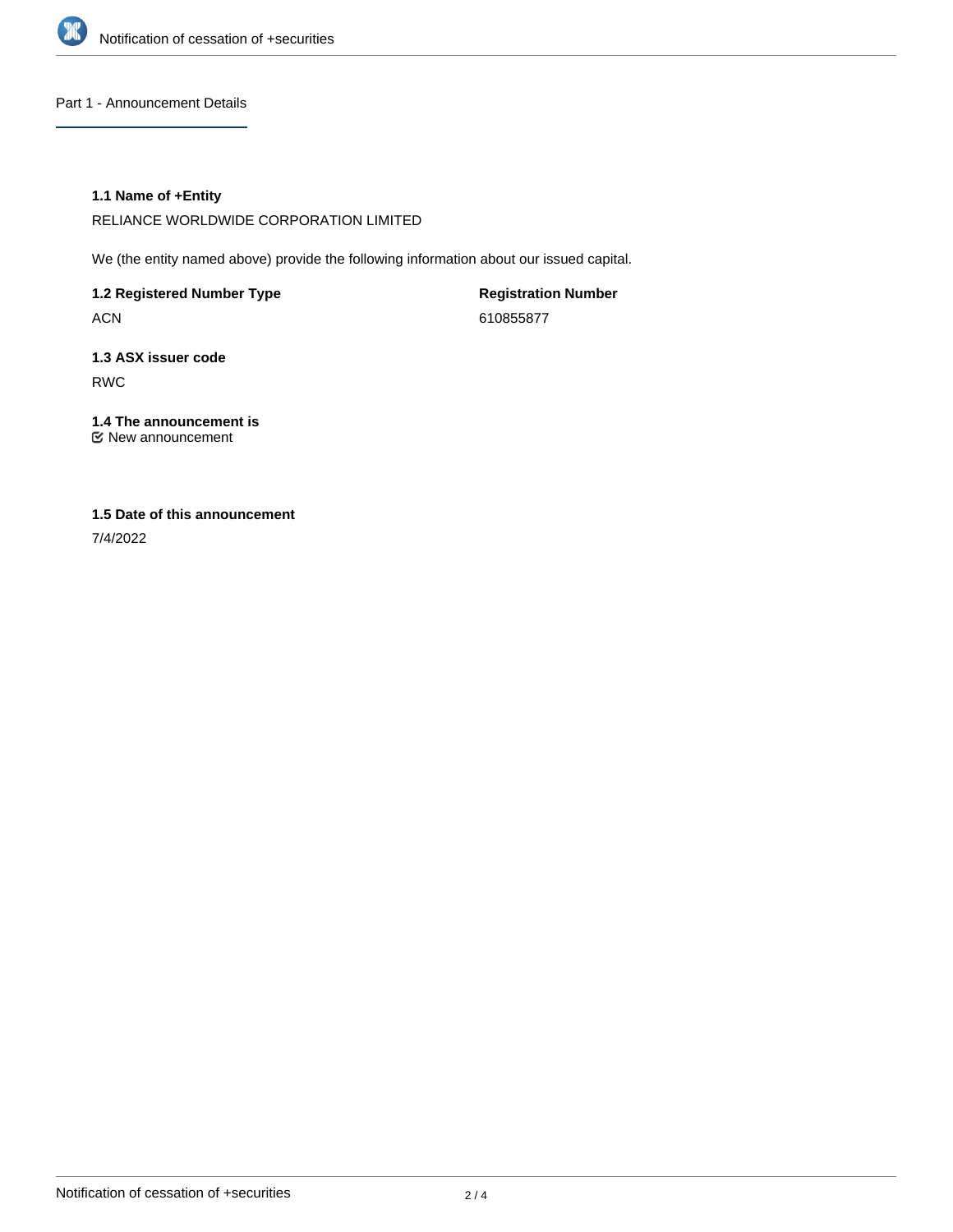

#### Part 2 - Details of +equity securities or +debt securities that have ceased

## **ASX +Security Code and Description**

RWCAD : PERFORMANCE RIGHTS

#### **Unquoted +equity securities that have ceased**

**Number of securities that have ceased**

1,769

#### **Reason for cessation**

**Other** 

## **Please provide additional details**

Matching Rights awarded under the Company's Share Match Plan either forfeited by former employees because the conditions have not been satisfied or released to former employees classified as Good Leavers.

# **Date of cessation**

31/3/2022

**Is the entity paying any consideration for the cessation?** No

#### **Any other information the entity wishes to notify to ASX about the cessation?**

Matching Rights forfeited or released during the quarter ended 31 March 2022 following cessation of employment by employees (non-KMP).